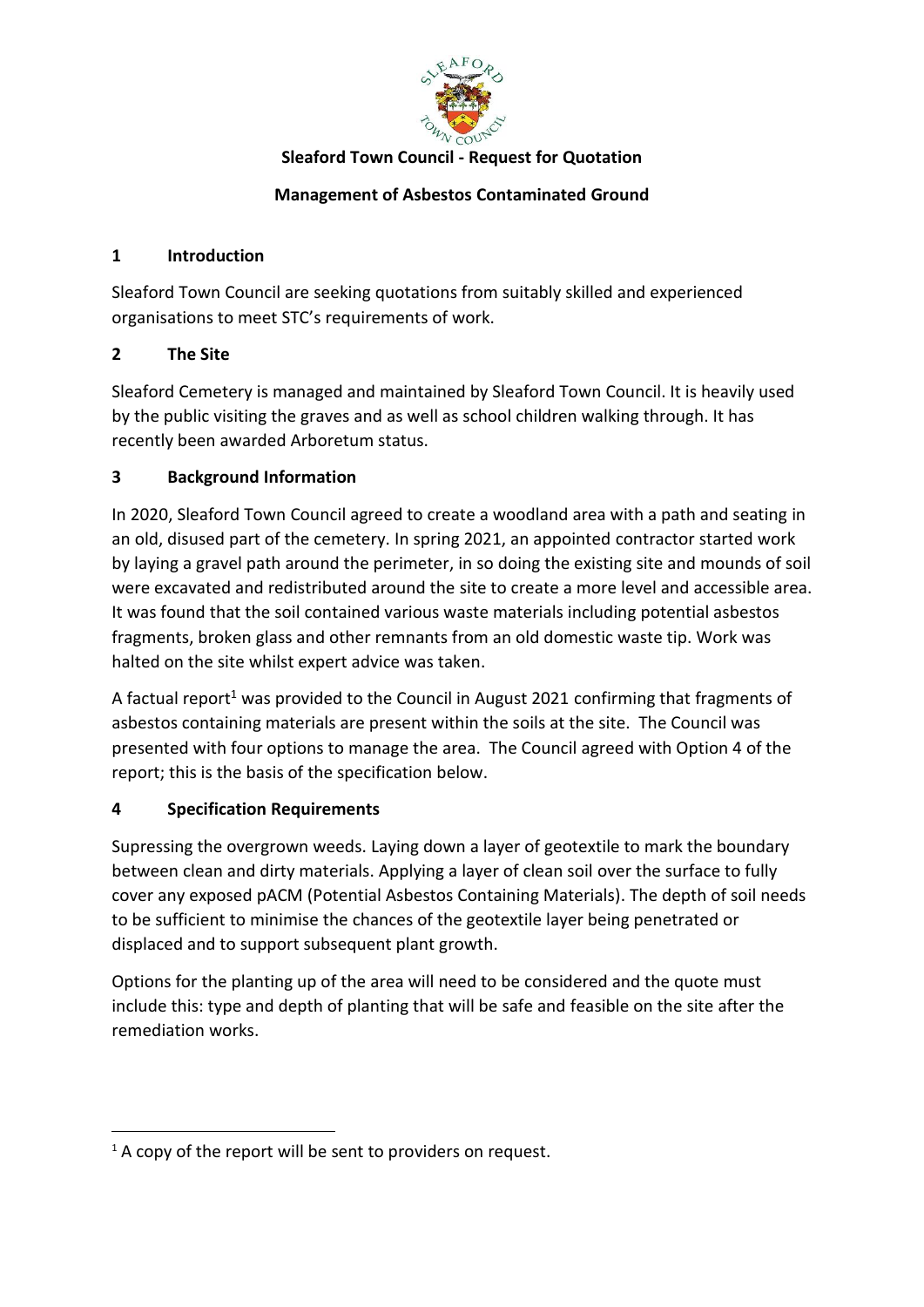## **5 Location**

Appendix 1 shows the area of contamination which is at the eastern perimeter of the Cemetery. The only vehicular access is from the main entrance drive located on East Road, there is then a pedestrian footpath which then leads to the site.

#### **6 How to submit a quotation for the work**

Organisations submitting a quotation must be in writing and to include the following:

- Risk assessment and Method statement
- Examples of previous work of this nature they have undertaken
- A full breakdown of costs
- Copies of PLI and appropriate licences for dealing with asbestos containing materials

## All quotes must be in writing addressed to the **Deputy Town Clerk at Sleaford Town Council, The Town Hall, Quayside House, Navigation Yard, Sleaford, NG34 7TW.**

Evaluation of quotations will take place and a recommended provider will be taken to the Council for a decision to be made.

The decision on award of contract will be based on the provider's relevant experience, outline method statement, qualifications and cost. The winning contract will not necessarily be awarded to the lowest cost quote.

#### **7 Contact**

Site visits can be arranged by contacting the Town Council on 01529 303456 /

[enquiries@sleaford.gov.uk](mailto:enquiries@sleaford.gov.uk)

#### **8 Deadline**

All quotes to be received via email or post on the above email by midday **Monday 1st August 2022.**